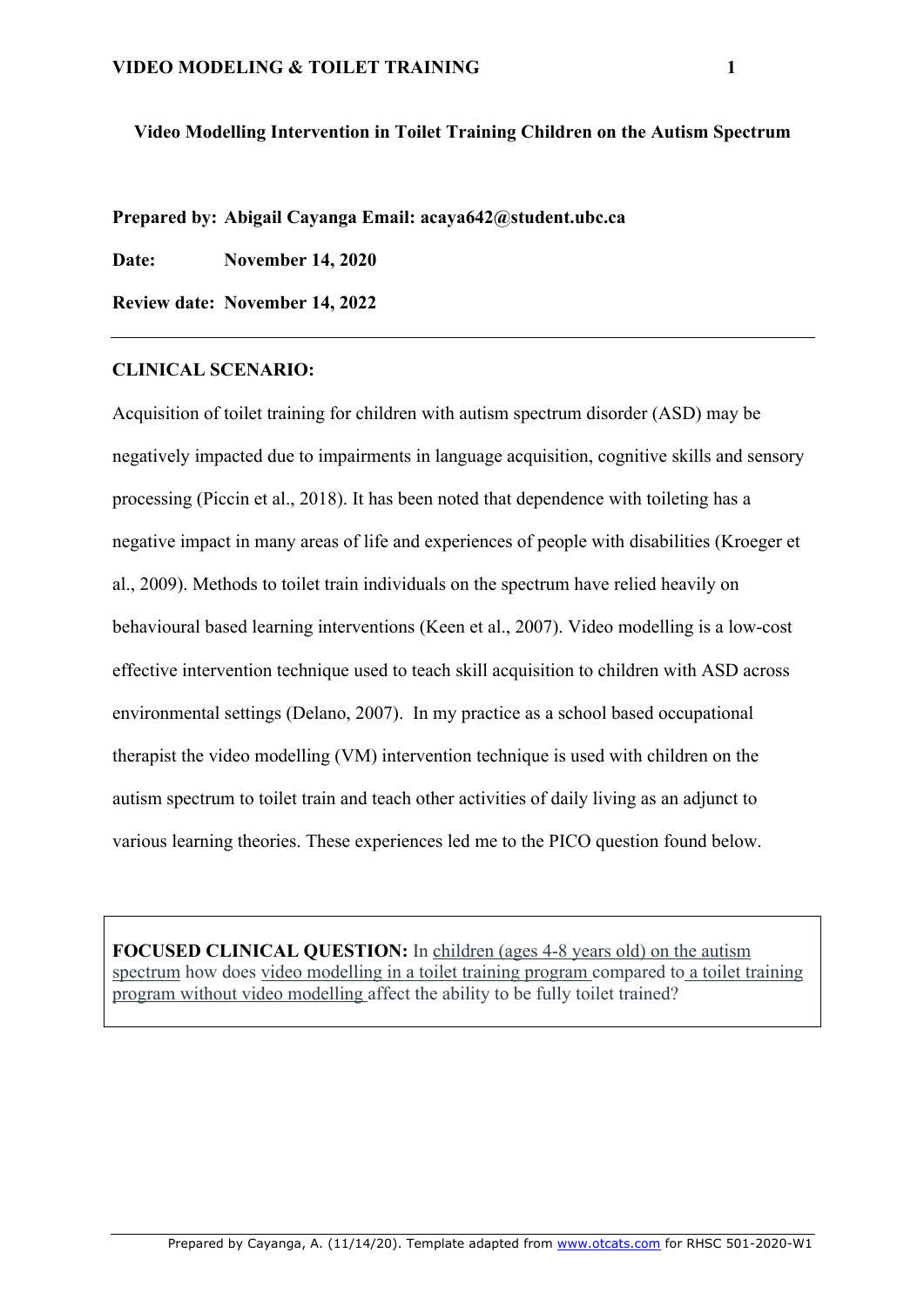# **SUMMARY of Search, 'Best' Evidence' Appraised, and Key Findings**

Databases searched included CINAHL, Pubmed clinical query and Medline. 4 articles were selected as the best evidence on the topic of video modelling and toilet training by meeting the inclusion criteria and a best match to my PICO question. All 4 studies used a single subject research design with a level of evidence ranging from I to V. The population included children ages 4-8 years old diagnosed with autism spectrum disorder (ASD). Intervention focused on video modelling (VM) however, the amount of behavioural strategies utilized was approached differently in each study. Only one study by (Keen et al., 2007) used a control condition to determine if video modelling with behavioural strategies had different outcomes to behavioural toilet training alone. The study by (McLay et al., 2015) intentionally combined VM with behavioural strategies and then was unable to determine which strategy had the most impact on toilet training outcomes. Each study concluded that video modelling has a positive impact on the outcomes of toilet training such as, in toilet voiding (Keen et al., 2007), in toilet elimination (McLay et al., 2015) clothing management (Drysdale et al., 2015) and improvements in key toileting skills (Lee et al., 2014) and that skills are maintained over time and are generalized to other environments.

**CLINICAL BOTTOM LINE:** The best evidence indicates that video modelling is a beneficial intervention when used in combination with behavioural strategies for toilet training children on the autism spectrum.

**Limitation of this CAT:** This critically appraised paper (or topic) was prepared for a graduate course assignment and has been reviewed by an instructor.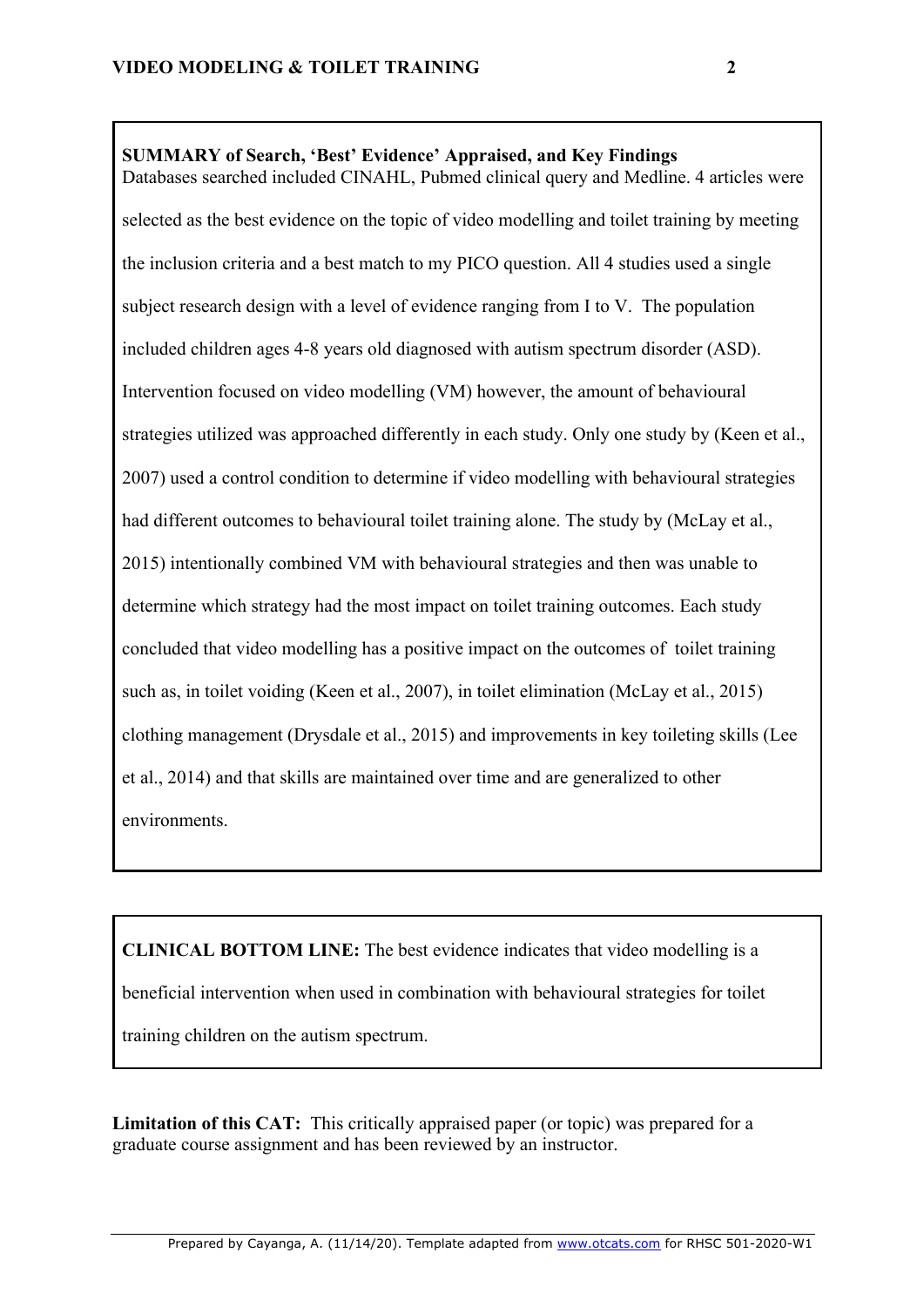## **SEARCH STRATEGY:**

## **Terms used to guide Search Strategy:**

- **P**atient/Client Group: Children on the autism spectrum Ages 4-8
- **I**ntervention (or Assessment): Video modelling
- **C**omparison: Toilet training without video modelling
- **O**utcome(s): Toilet trained

| <b>Databases and Sites</b><br><b>Searched</b> | <b>Search Terms</b>                       | <b>Limits Used</b> |  |
|-----------------------------------------------|-------------------------------------------|--------------------|--|
|                                               |                                           |                    |  |
|                                               | <b>Population:</b>                        | research current   |  |
| CINAHL (Ebsco)                                | Children on the autism spectrum Ages      |                    |  |
|                                               | 4-8, MeSH "MH" or /                       | to 15 years        |  |
| Embase (Ovid)                                 | Autism Spectrum Disorder Child            |                    |  |
|                                               | development, MeSH "MH" or /               | All child          |  |
| Pubmed clinical query                         | Autism Spectrum Disorder, Child           |                    |  |
|                                               | development disorders                     | Boolean operators  |  |
|                                               | Keywords: Asperger's, Autism,             |                    |  |
|                                               | Autism disorder, ASD, Autistic,           | P & I, P & I & 0   |  |
|                                               | Developmental disabilities                |                    |  |
|                                               |                                           |                    |  |
|                                               | <b>Intervention:</b> Video modelling      |                    |  |
|                                               | with toilet training, MeSH                |                    |  |
|                                               | Video Recording, Videotape recording      |                    |  |
|                                               | methods*                                  |                    |  |
|                                               | Keywords: video, video modelling,         |                    |  |
|                                               | video modelling Self-modelling            |                    |  |
|                                               | imitation,                                |                    |  |
|                                               | Wild card for variant spelling Video      |                    |  |
|                                               | model#ing,                                |                    |  |
|                                               | "Video modelling" "Video self-            |                    |  |
|                                               | modelling"                                |                    |  |
|                                               |                                           |                    |  |
|                                               | <b>Outcomes:</b> Toilet trained,          |                    |  |
|                                               | MeSH Toilet Training, Activities of       |                    |  |
|                                               | Daily Living/                             |                    |  |
|                                               | Keywords: Toileting, toilet, daily        |                    |  |
|                                               | routines, activities of daily living,     |                    |  |
|                                               | daily living skills, self-care skills,    |                    |  |
|                                               | toilet-training, Daily living activities, |                    |  |
|                                               | ADL "Fully trained"                       |                    |  |
|                                               |                                           |                    |  |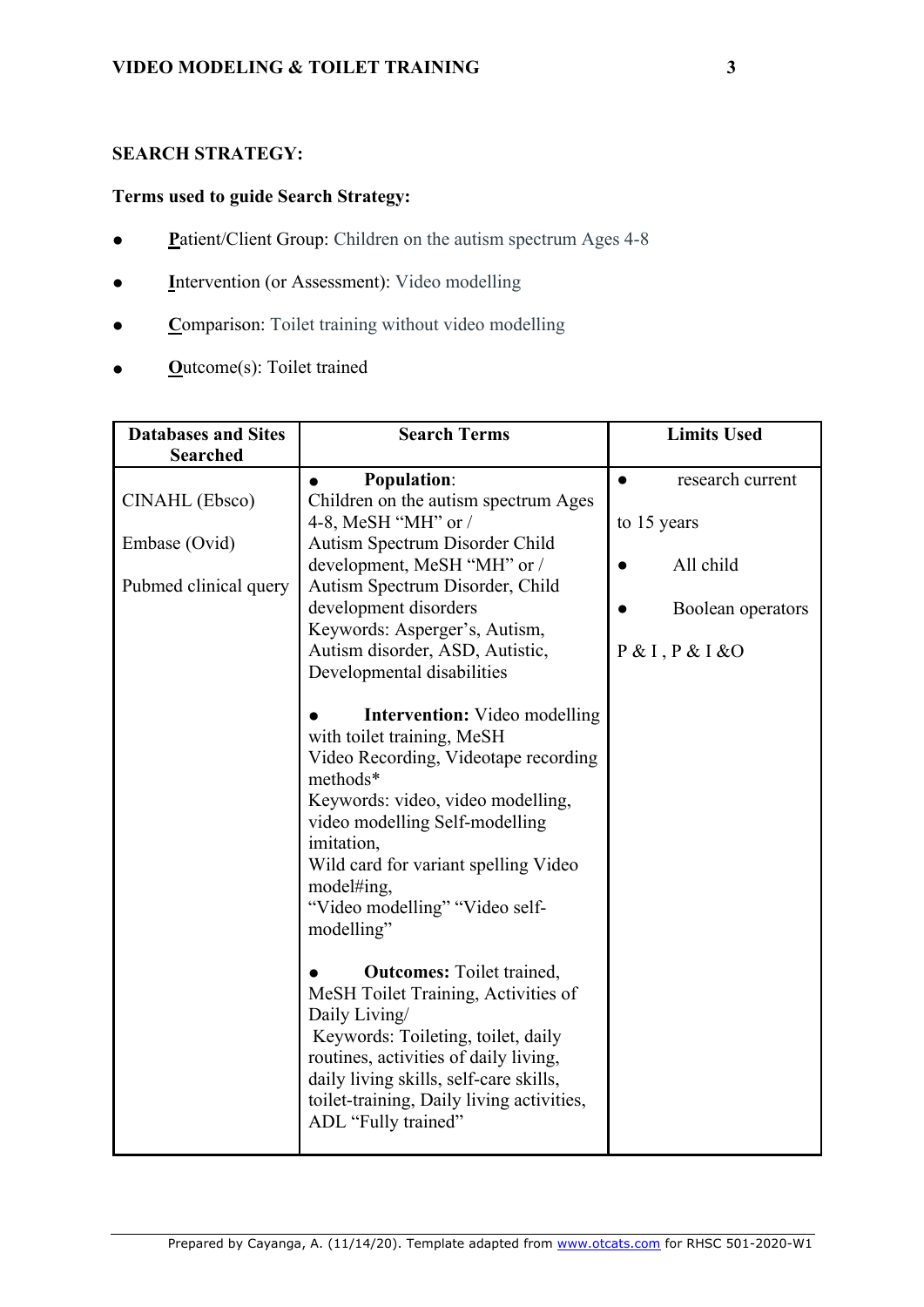## **VIDEO MODELING & TOILET TRAINING 4**

## **INCLUSION and EXCLUSION CRITERIA**

Inclusion Criteria:

- Primary diagnosis of Autism spectrum disorder
- Children age 4-8 years old
- Intervention of video modelling including: custom, commercial, self-modelling,

animated and point of view

All areas of self-care domains

Exclusion Criteria:

- In vivo modelling
- Adult population
- Primary diagnosis of other developmental disorders
- Outside of the self-care domain

## **RESULTS OF SEARCH**

4 studies were obtained that matched the inclusion criteria

## **Table 1:** Summary of Articles Retrieved

| Study Design/Methodology of    | $Level*$ | Number  | Author (Year)           |
|--------------------------------|----------|---------|-------------------------|
| <b>Articles Retrieved</b>      |          | Located |                         |
| <b>Best Evidence Studies</b>   |          |         |                         |
| Single subject research design |          |         |                         |
|                                |          |         |                         |
|                                | IV       |         | (Drysdale et al., 2015) |
|                                |          |         | (Keen et al., 2007)     |
|                                |          |         | (Lee et al., 2014)      |
|                                | IV       |         | (McLay et.al, 2015)     |

\*Single subject research design: recommendations for levels of evidence and quality rating (Logan et al., 2008).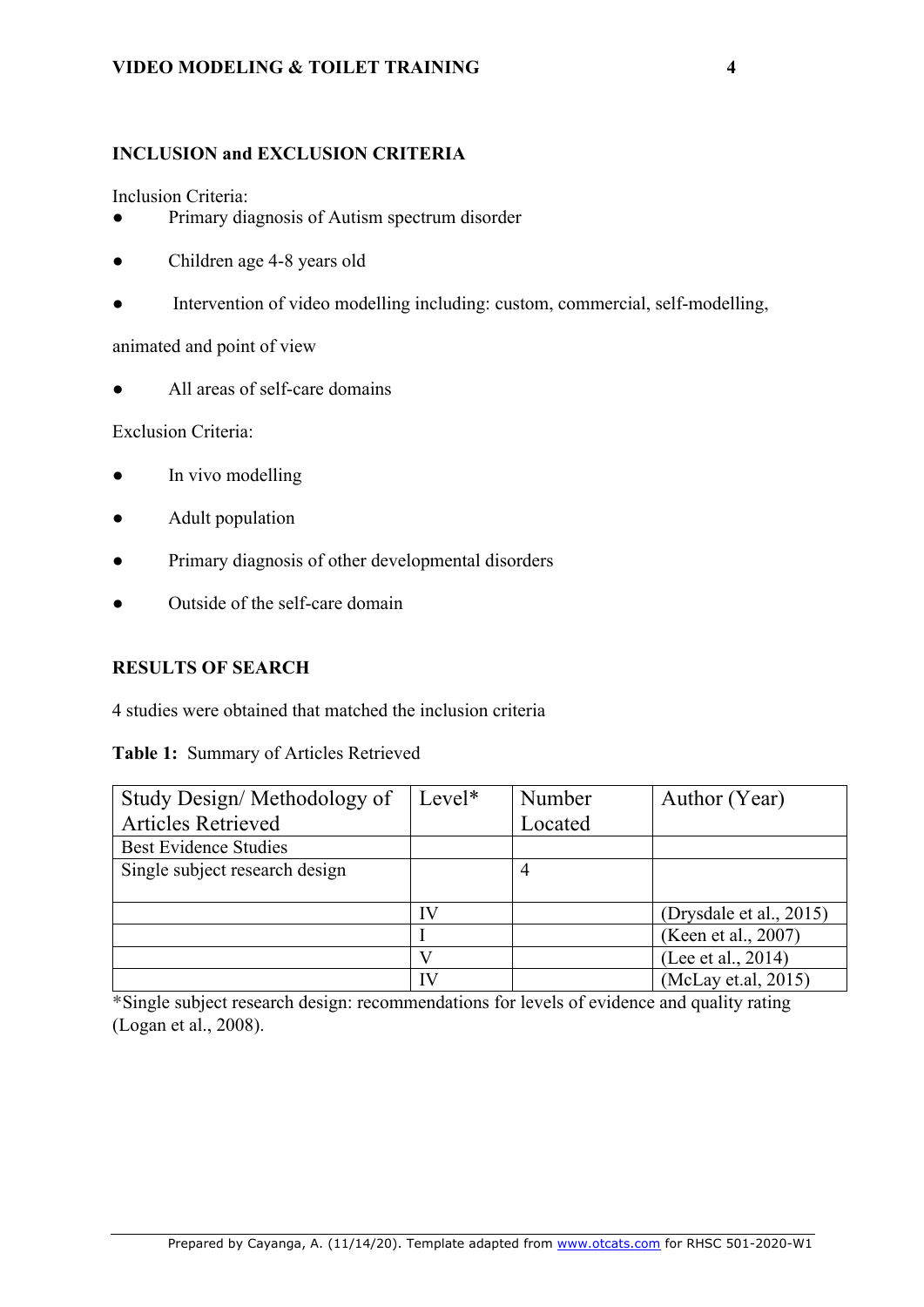## **BEST EVIDENCE**

The following study by (Keen et al., 2007) was identified as the 'best' evidence and selected

for critical appraisal. Reasons for selecting this study included:

- Best match to my PICO question included all 4 of the components.
- The comparison intervention techniques for toilet training were behavioural based

which is also in line with my clinical practice.

- This is an appropriate study design for a small and unique population such as autism.
- Level of evidence is at level I which enables the study to provide causal inferences

(Logan et al., 2008).

Meets all inclusion criteria.

## **SUMMARY OF BEST EVIDENCE:**

**Table 2: Description & Appraisal of:** Keen, D., Brannigan, K. L., & Cuskelly, M. (2007).

Toilet training for children with autism: The effects of video modelling. *Journal of* 

*Developmental and Physical Disabilities*, 19 (4), 291-303.

**Aim/Objective of the Study:** Determine if video modelling combined with operant conditioning is a more effective toilet training intervention compared to the typical standalone operant conditioning toilet training for children on the autism spectrum. **Study Design**: This study is a single subject research design with matched controlled pairs and multiple baselines using a baseline, treatment, withdrawal (ABA) design. Children were matched together based on characteristics and assessed skills set then randomly assigned to either a treatment or control condition. Outcome measures were taken at baseline, intervention and follow up for daily in- toilet urinations. **Setting**: Participants home and educational settings.

**Participants**: A purposive sample was recruited from multiple sources, N=5, male,

diagnosed with autism spectrum disorder, non-verbal, ages 4.5-6.9 years. mean age: 5.2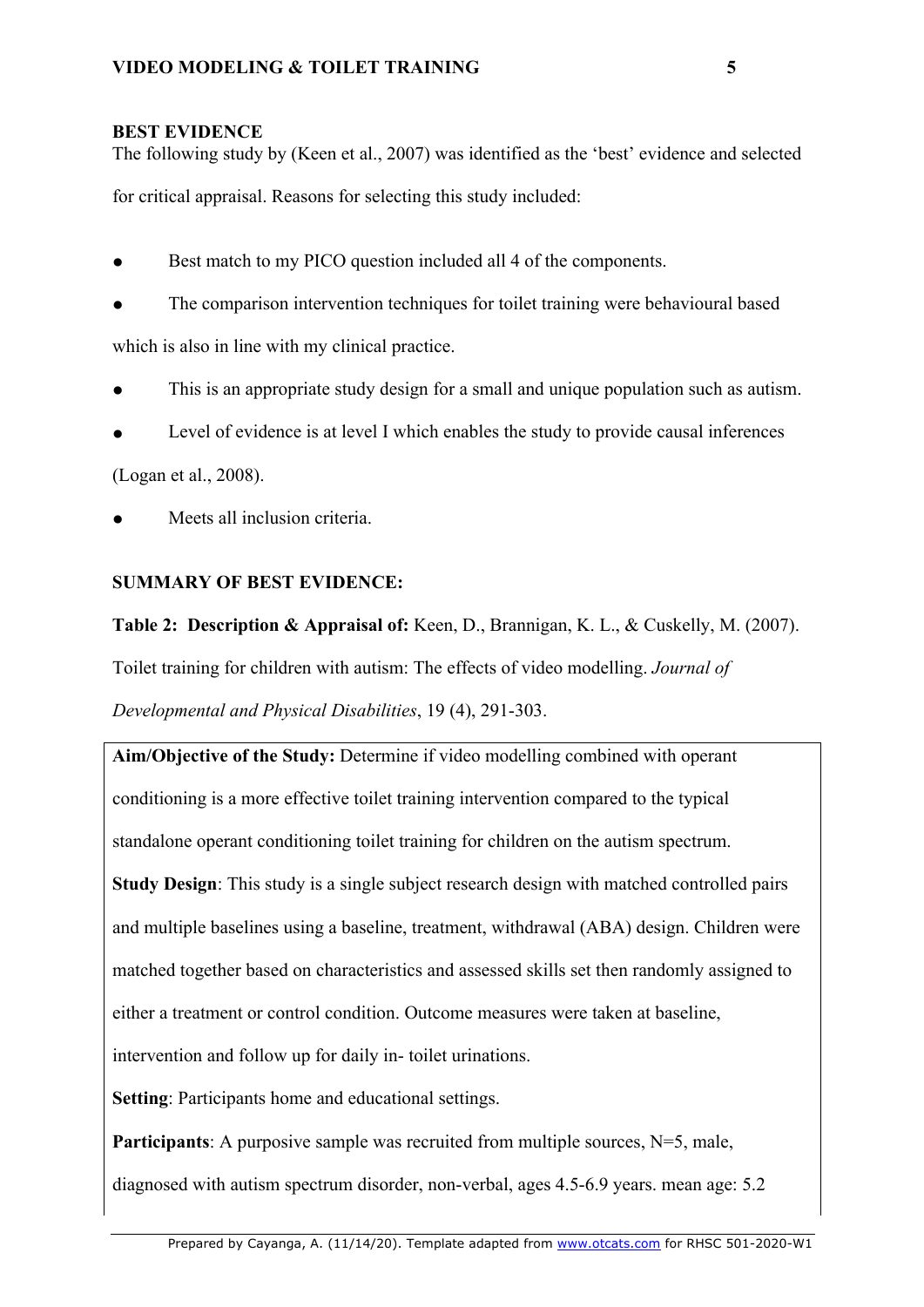years. The level of autism and functional capabilities of the sample group were established using the following measures: Scales of Independent Behaviour, Gilliam Autism Rating Scale and the Differential Abilities Scale.

**Intervention/Phenomenon Investigated:** Video modelling (VM) combined with operant conditioning interventions vs. just operant conditioning intervention for toilet training. All participants received the VM treatment at a set point during the study. Parents and teachers collected data and provided intervention for toilet training as trained by the researchers which was supported with written documentation and phone call follow up. 2 weeks of baseline data was collected for both groups to determine a pattern of voiding. During intervention both groups were allowed to drink as much fluid as desired and received reinforcements for achieving 7 discrete steps within the toileting routine and promised rewards for voiding in the toilet. Children were required to sit on the toilet for 3 minutes approximately 6 -7 times a day according to their baseline pattern of voiding. The adults used scripted language if the child sat but did not void, had an accident or requested the bathroom. The adults provided minimal level prompts to complete the toileting steps. Treatment group watched a 6-minute video model of toileting prior to using the toilet. Children in the control condition did not watch a video model of toileting.

## **Outcome Measures:**

Daily frequency of in toilet urination recorded by parents and teachers during baseline and treatment.

#### **Main Findings:**

Results were presented in graphic form capturing frequency of in toilet voids during the phases of the study. Trend lines were not used but an additional bar graph was included to communicate prompted versus unprompted toilet urination during treatment/control period.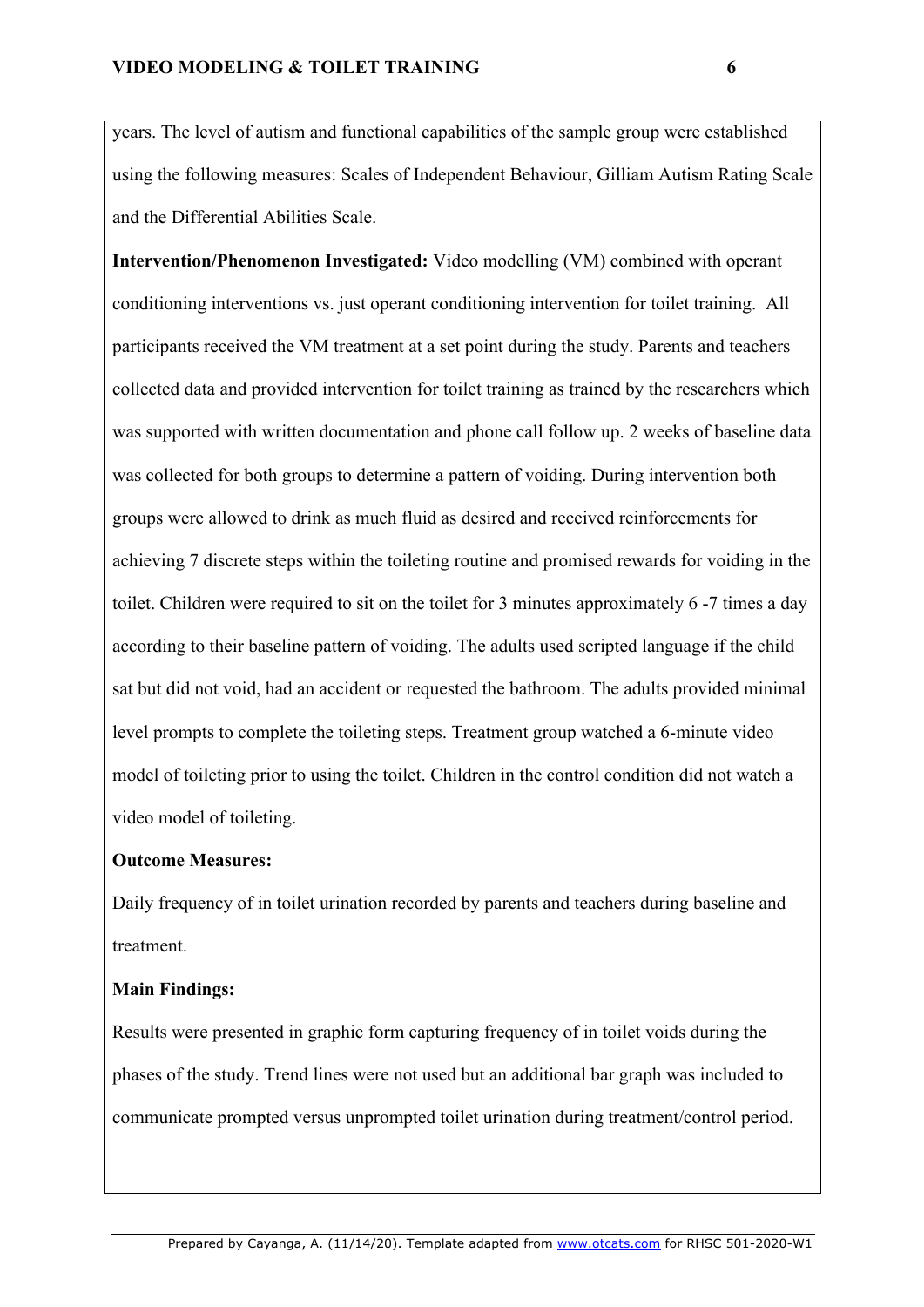| Child  | Baseline -<br>frequency of in-<br>toilet urinations | Treatment/<br><b>Control Phase</b><br>frequency of in-<br>toilet urinations | <b>Treatment Phase</b><br>(video)<br>frequency of in<br>toilet urinations | Withdrawal Phase (6<br>weeks post training)<br>Urinated in toilet during<br>withdrawal phase |
|--------|-----------------------------------------------------|-----------------------------------------------------------------------------|---------------------------------------------------------------------------|----------------------------------------------------------------------------------------------|
| Allen  | $\overline{0}$                                      | n/a                                                                         | 16                                                                        | no                                                                                           |
| John   | $\theta$                                            | 0                                                                           | 5                                                                         | yes                                                                                          |
| David  | $\boldsymbol{0}$                                    | n/a                                                                         | 11                                                                        | yes                                                                                          |
| Tim    | $\theta$                                            |                                                                             |                                                                           | no                                                                                           |
| Edward | $\boldsymbol{0}$                                    | n/a                                                                         | 14                                                                        | no                                                                                           |

Table 3: Summary of Main Findings

## **Main themes:**

Children in the treatment group had more in toilet voids.

Children in the treatment group had a higher rate of maintenance of skills**.** 

Visual tools in conjunction with operant conditioning can positively impact toilet training.

Privacy may be a key factor in toilet training children on the spectrum.

None of the participants achieved full toilet training by the end of the study.

**Original Authors' Conclusions** The authors found that VM combined with operant

conditioning techniques vs using only operant conditioning interventions resulted in a higher

rate of in- toilet voiding and maintenance of skills in children with ASD. However, the

researchers found that there were many contributing factors to the success or failures during

the toilet training process. "Responses of individual children to the toilet training procedures

used in this study emphasize complexities of toilet training for children with autism." (p.300).

## **Critical Appraisal:**

Clinical appraisal tool SCRIBE checklist (2016) retrieved November 1, 2020, from the Equator network reporting guideline website: https://www.equator-network.org/

# **VALIDITY**

Using the quality test outlined in (Logan et al., 2008) this paper received a moderate rating

with a score of 9/14. Points were lost for lack of inter- rater and intra- rater reliability

assessment; no blinding of the outcome assessor and statistical analysis was not discussed.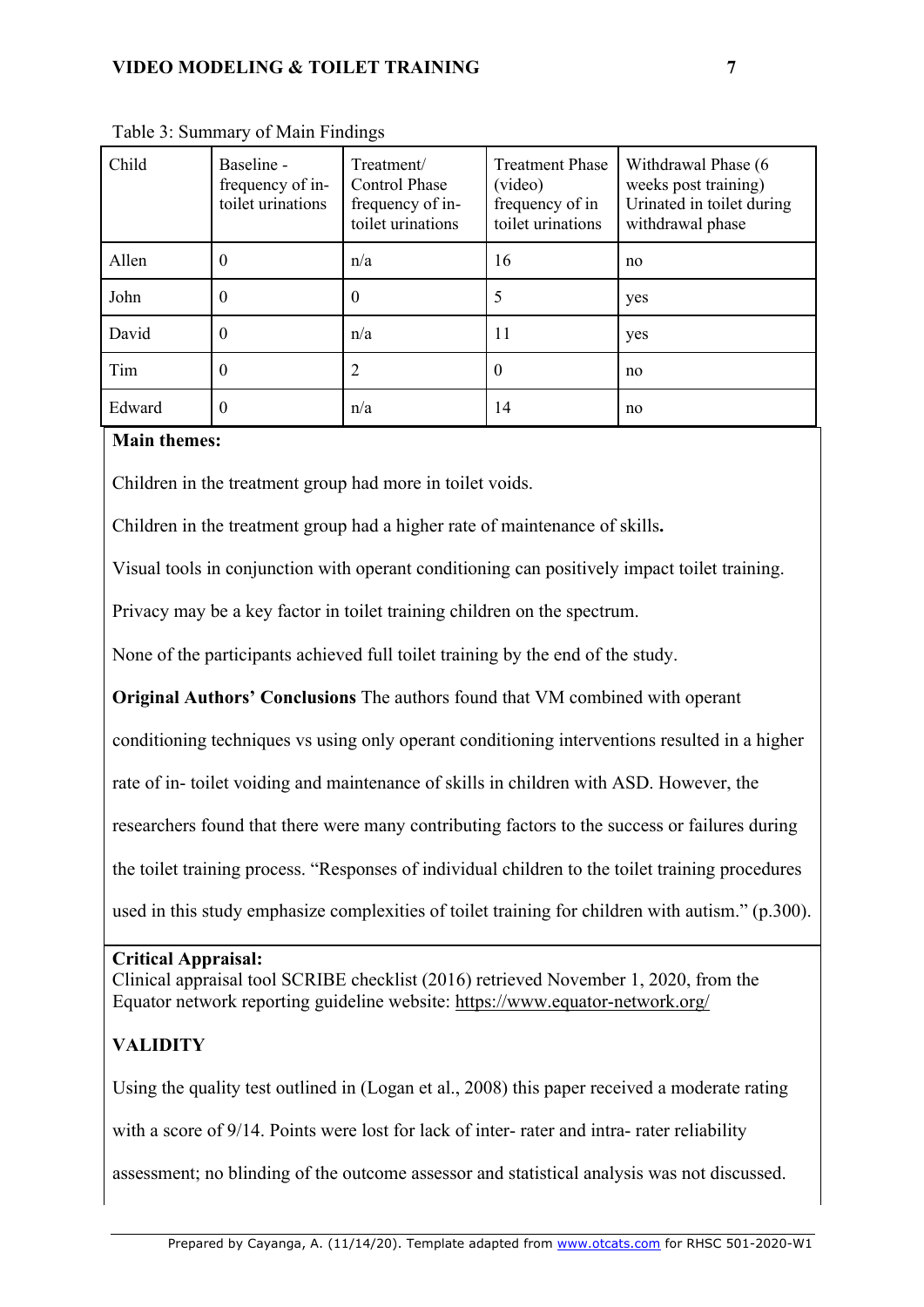Abstract contains all relevant information about the study. Background information on the topic was discussed, current scientific knowledge and gaps in the research were identified. Purpose of the study was outlined, and a hypothesis was stated.

#### **Methods**:

Design: A Single study research design using multiple baselines across 5 subjects and between groups was applied. Four phases: baseline, treatment /control, treatment and follow up. Participants were paired according to outlined characteristics and then randomly assigned to control or treatment groups to ensure similarity. Greater than 3 measurements were taken in each phase and onset of phases were staggered. A stable baseline was achieved demonstrating similarity of the groups and that data was not trending towards the target behaviour. This design promotes confidence in the internal validity and cause-effect relationship between the independent and dependent variable because of the multiple replications within subjects and between subjects, supported by the increase in target behaviours. Blinding was not done in either environment. Procedural changes (outlined in the article) were made for 3 subjects during the treatment phase to adjust for privacy however, experimental control over the independent variable was maintained.

Participants: The participants were a purposive sample recruited from multiple sources. Inclusion and/or exclusion criteria was not explicitly stated. Participant characteristics and demographics were outlined well including a chart for reference. Three standardized assessments were used to determine baseline skill sets. The information on participants is adequate to support generalization and applicability to clinical populations.

Context: The study took place in the child's home and educational setting. This was not elaborated on in any detail therefore it would be difficult to evaluate the settings overall environment as similar or different to our own. Replication of these settings could be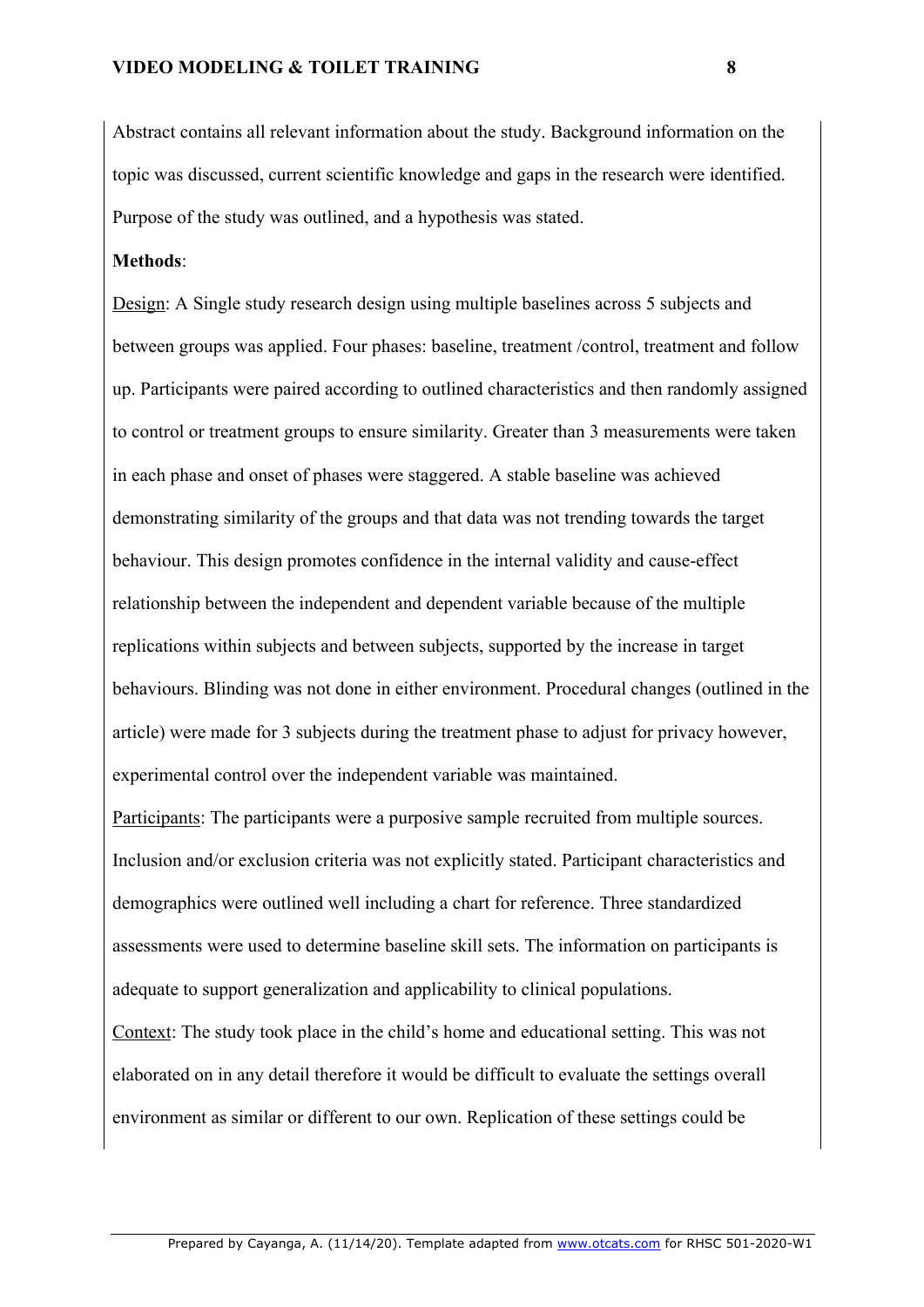### **VIDEO MODELING & TOILET TRAINING 9**

achieved in a general sense of home vs. educational. Social learning effects can be controlled for in the home environment but may not be in the school environment.

Approval: No statement of ethics approval. Written consent was obtained from teachers and parents after discussion and provision of written details.

Measures & Materials: The target behaviour (dependent variable) was the frequency of in toilet urinations per day during 4 phases of the study. Multiple measurements across environments were taken by more than one caregiver and all were supplied with written procedures and instructions. No inter-rater reliability discussed or monitored. However, the target behaviour is an observable outcome requiring no specialized training or knowledge. Interventions: The treatment group watched a 6 minute commercially produced video model prior to the toileting routine. Both the treatment and control groups during the intervention phase were: taken to the bathroom on their baseline schedule, 6- 7 times a day, with scripted prompting, reinforcers (determined with an established procedure) provided for each itemized step. Caregivers received training and written information about the intervention with followup by phone 1 time a week. Procedural fidelity was not evaluated and differences in reinforcements and amount/level of prompting may confound results. However, the independent variable was controlled during the phases. The ability to replicate the intervention with other students would be possible with the information provided. Order of intervention effect was controlled for by staggered onset and treatment phases. Analysis: Visual representations of the results were provided across subjects, groups and phases but the data collected was not separated into the two settings of home and school. Target behaviour levels increased in the treatment phases compared to baseline.

## **INTERPRETATION OF RESULTS:**

Visual analysis of the data demonstrated a causal relationship between VM & operant conditioning techniques and frequency of in toilet urination from a stable baseline. Graphs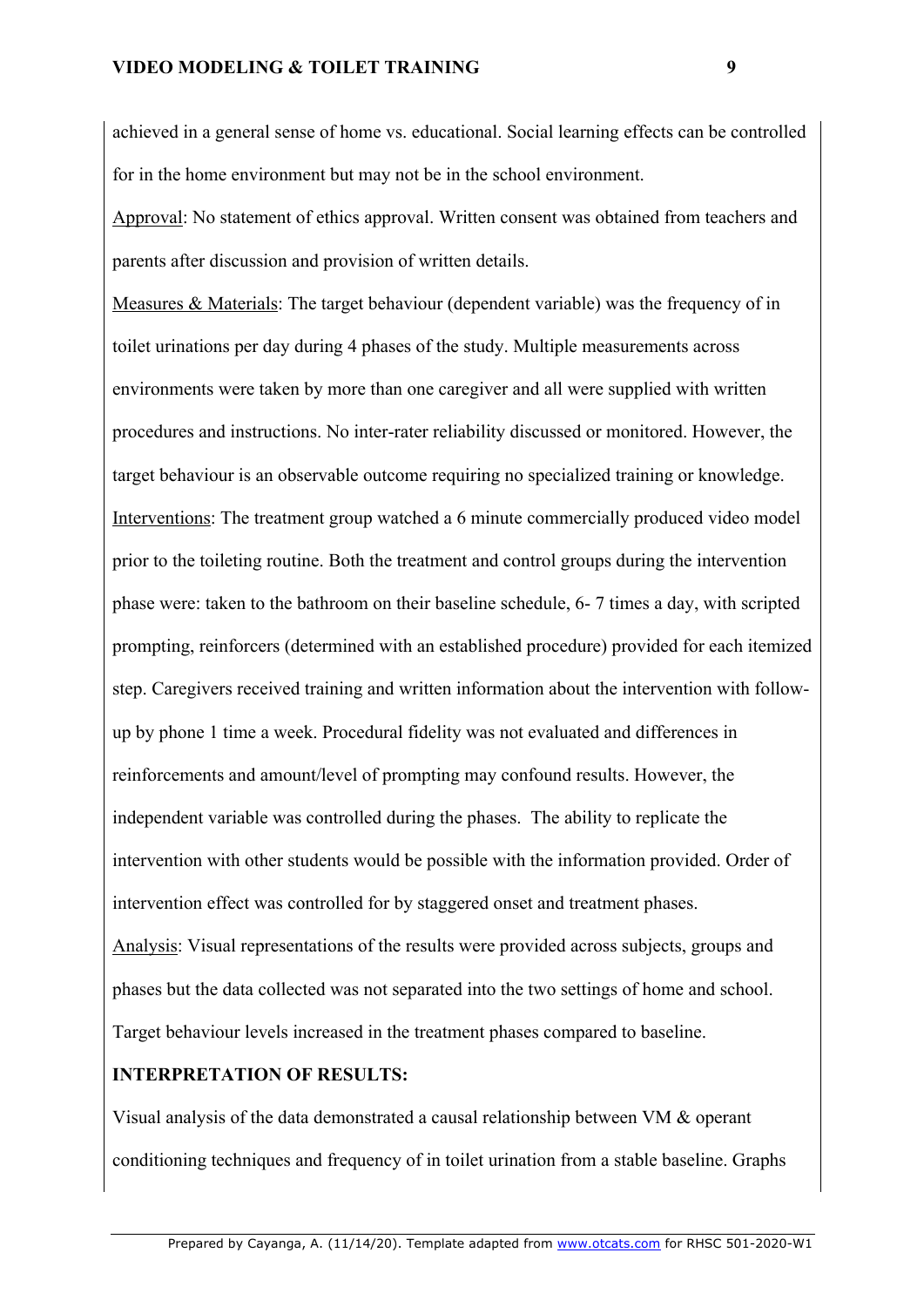included a clear X, Y axis, onset and phase delineations were evident. Bar graphs were used to further represent the findings for participant groups. External validity is strong due to multiple replications between participants. Generalization of these results to the ASD population is possible with the information provided. Confounding factors to be considered in this study include developmental progress, regression in skills due to change in routines, changes in medication, change in caregiver administering intervention and practice effect.

## **SUMMARY:**

Overall, this study demonstrated sound methodology for the research question and population. A treatment effect was demonstrated for video modelling in conjunction with behavioural strategies improving in toilet urination for children on the autism spectrum. This paper achieved moderate quality on the (Logan et al., 2008) scale and met criteria on the SCRIBE checklist indicating it may be generalizable to other students with ASD.

## **IMPLICATIONS FOR PRACTICE, EDUCATION and FUTURE RESEARCH**

This study was chosen as best evidence for my PICO question and it provided the evidence to answer my question. Video modelling (VM) in conjunction with behavioural strategies improves toileting outcomes for children with ASD. In my practice as a school based occupational therapist many strategies and interventions are used for toilet training students as it is a complex activity with many external variables like timing, caregivers, prompting, rewards and internal variables like cognition, fine motor skills and language skills. Using a VM to assist toilet training students with ASD enables clinicians to have control over an important variable and uses a relative strength in visual processing for learning. Other research has explored animated VM components for teaching intimate areas that cannot be peer modelled (McLayet al. ,2015), chaining VM to teach step by step skills (Drysdale et al., 2015) teaching daily living skills like tying shoes (Meister et al., 2015) and can be combined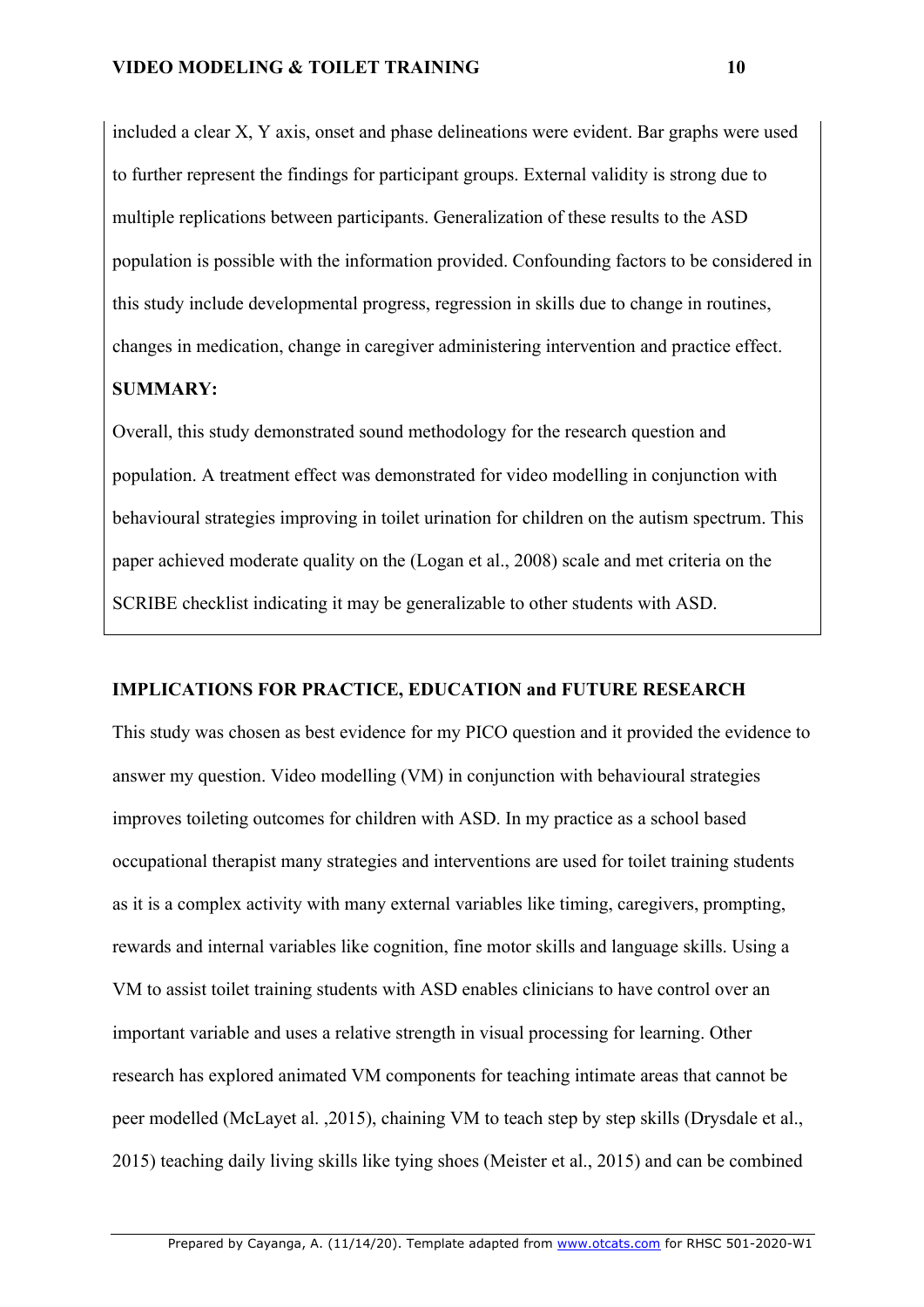with other interventions (Keen et al., 2007). Further research could explore the relevance of updating the VM as discrete steps of toilet training achieved. Updating the video may encourage intentional targeting of the skills remaining to be learned and increase relevance of the VM for the child. VM provides a stable & predictable model for toilet training and has possibilities in many areas of occupational therapy.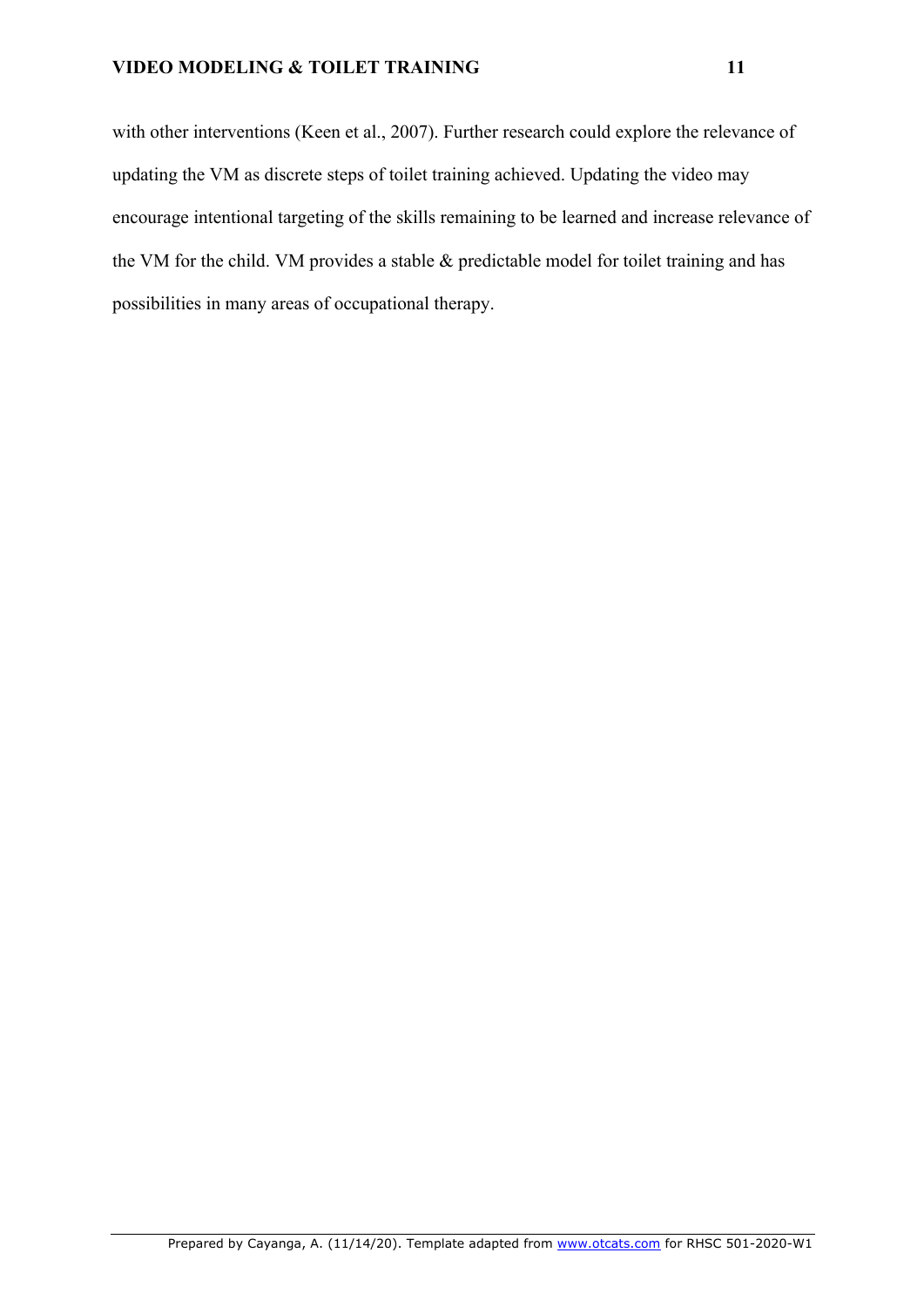#### **REFERENCES**

- Backman, C. L., & Harris, S. R. (1999). Case Studies, Single-Subject Research, and N of 1 Randomized Trials: Comparisons and Contrasts. *American journal of physical medicine & rehabilitation*, 78(2), 170-176.7
- Becker, E. A., Watry-Christian, M., Simmons, A., & Van Eperen, A. (2016) Occupational therapy and video modeling for children with autism. *Journal of Occupational Therapy, Schools, & Early Intervention, 9*(3), 226-241. doi:10.1080/19411243.2016.1195603
- Bellini, S., & Akullian, J. (2007). A meta-analysis of video modeling and video selfmodeling interventions for children and adolescents with autism spectrum disorders. *Exceptional Children, 73*(3), 264-287. doi:10.1177/001440290707300301
- Campbell, J. E., Morgan, M., Barnett, V., & Spreat, S. (2015). Handheld devices and video modeling to enhance the learning of self-help skills in adolescents with autism spectrum disorder. *OTJR: Occupation, Participation & Health, 35*(2), 95-100. doi:10.1177/1539449215570040
- Charlop-Christy, M. H., Le, L., & Freeman, K. A. (2000). A comparison of video modeling with in vivo modeling for teaching children with autism. *Journal of Autism & Developmental Disorders, 30*(6), 537. doi:10.1023/a:1005635326276
- Delano, M. E. (2007). Video modeling interventions for individuals with autism. *Remedial & Special Education, 28*(1), 33-42. doi:10.1177/07419325070280010401
- Drysdale, B., Lee, C., Anderson, A., & Moore, D. (2015). Using video modeling incorporating animation to teach toileting to two children with autism spectrum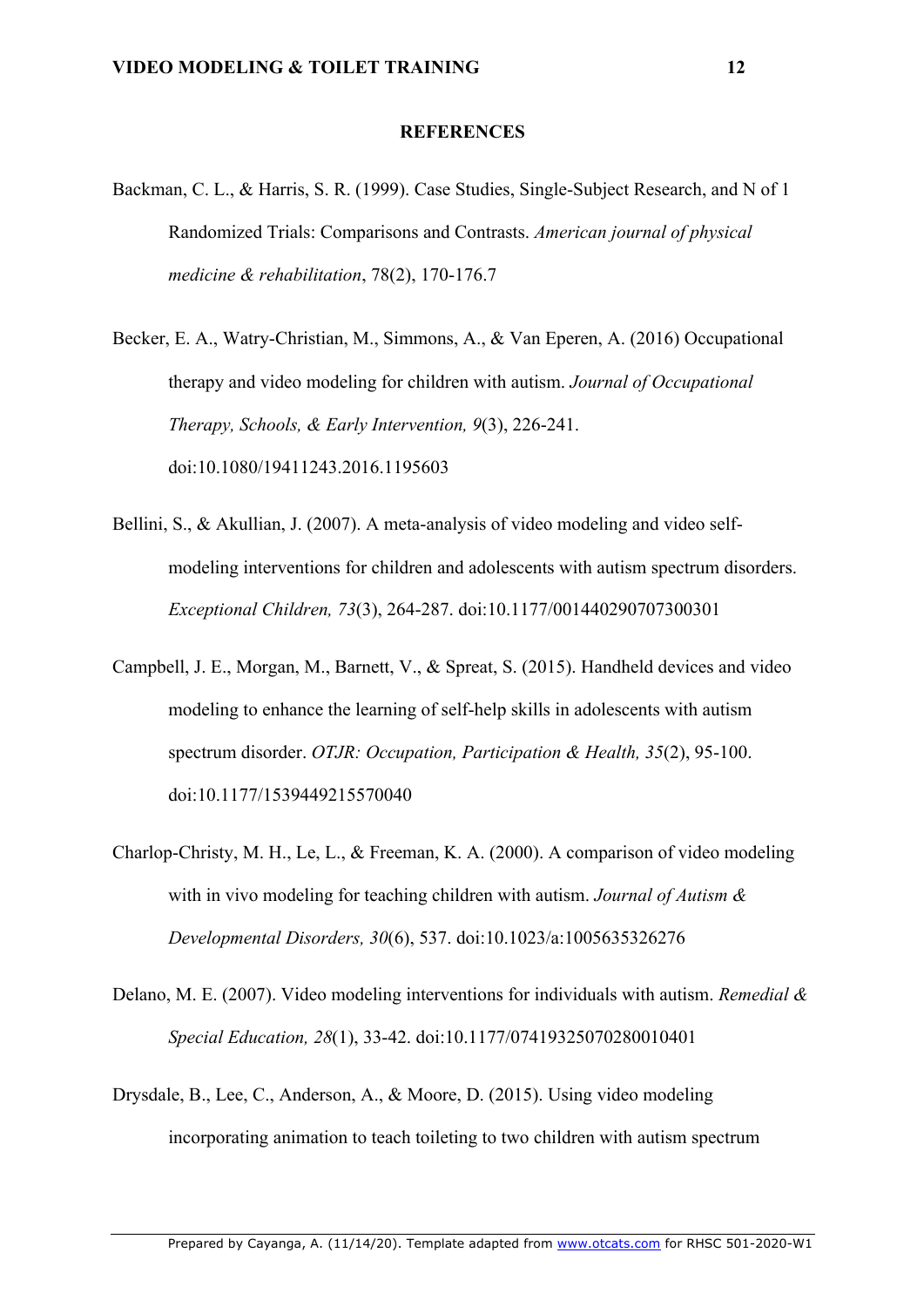disorder. *Journal of Developmental & Physical Disabilities, 27*(2), 149-165. doi:10.1007/s10882-014-9405-1

- Keen, D., Brannigan, K. L., & Cuskelly, M. (2007). Toilet training for children with autism: The effects of video modeling. *Journal of Developmental and Physical Disabilities, 19*(4), 291-303.
- Kroeger, K. A., & Sorensen-Burnworth, R. (2009). Toilet training individuals with autism and other developmental disabilities: A critical review. *Research in Autism Spectrum Disorders, 3*(3), 607-618.
- Lee, C., Anderson, A. & Moore, D. (2014). Using video modeling to toilet train a child with autism. *Journal of Developmental and Physical Disabilities, 26*(2), 123-134. doi:10.1007/s10882-013-9348-y
- Logan, L. R., Hickman, R. R., Harris, S. R., & Heriza, C. B. (2008). Single-subject research design: recommendations for levels of evidence and quality rating. *Developmental medicine & child neurology*, 50(2), 99-103.
- McLay, L., Carnett, A., van der Meer, L., & Lang, R. (2015). Using a video modeling-based intervention package to toilet train two children with autism. *Journal of Developmental & Physical Disabilities, 27*(4), 431-451. doi:10.1007/s10882-015- 9426-4
- Meister, C., & Salls, J. (2015). Video modeling for teaching daily living skills to children with autism spectrum disorder: A pilot study. *Journal of Occupational Therapy, Schools, & Early Intervention, 8*(4), 307-318.
- Miltenberger, C., & Charlop, M. (2015). The comparative effectiveness of portable video modeling vs. traditional video modeling interventions with children with autism